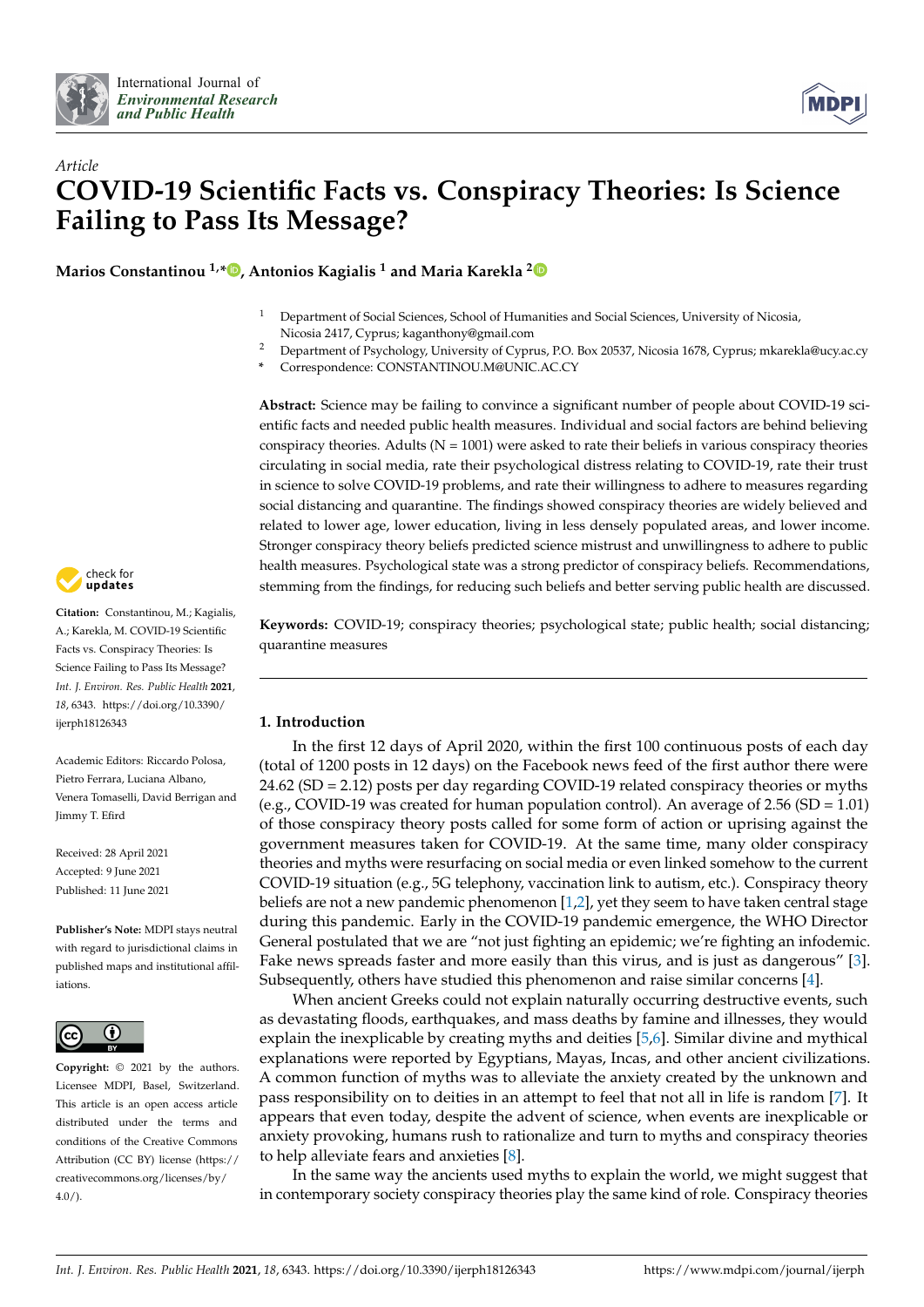are commonly defined as beliefs that attempt to explicate uncommon, distressing events, including disease epidemics [\[9\]](#page-8-5). Conspiracy theories attribute the cause of unexplained events to human malevolence [\[10,](#page-8-6)[11\]](#page-8-7). "Conspiracy theories flourish in times of crisis when people feel threatened, uncertain, and insecure" [\[2\]](#page-7-1). Increased anxiety and other mental health problems, such as depression, have been indeed linked to higher levels of conspiracy theory beliefs [\[12\]](#page-8-8). The need to rationalize inexplicable events and diffuse anxiety levels, lead individuals to believing in imagined (vs. factual) theories [\[9\]](#page-8-5). Therefore, not unlike the ancient Greeks, individuals today form myths and conspiracy theories that entail some truth (e.g., coronaviruses are just another family of viruses with flu like symptoms) and some fabricated components (e.g., this coronavirus is just a plot by governments to control us [\[13\]](#page-8-9).

The COVID-19 pandemic is unlike most previous global pandemics (e.g., the Spanish Flu 1918–1920) simply because of the digitalization of communications. Today, humans are socially connected and continuously updated with real or fake (and often a combination of both) news. This virtual social connection helps conspiracy theories spread quickly around the globe [\[14\]](#page-8-10). Unfortunately, a large number of individuals choose to believe myths and conspiracy theories over scientific evidence. The internet and social media are also widely used as means to receive information regarding anxiety and other mental or physical health problems [\[15\]](#page-8-11) or simply as a venue for stress-relief and support [\[16\]](#page-8-12). Thus, especially those who may be more prone to stress, a bombardment of conspiracy theories from social media may feed their fears, provide plausible solutions, and render them more susceptible to believing such myths and conspiracies.

Additional parameters beyond stress management are associated with conspiracy theory belief. For example, people believe questionable health-related information when the presenter appears credible, impressionable, and/or effectively utilizes electronic communications [\[17\]](#page-8-13). Impressionable information (even if fake) is more easily recorded to memory than factual information [\[18\]](#page-8-14). Believing in conspiracy theories is a combination of individual (e.g., personality traits and education [\[19\]](#page-8-15) and social factors (e.g., with whom you "hang out" [\[20\]](#page-8-16). Such factors also include lower self-esteem, political cynicism, social exposure to conspiracy theories, lower agreeableness, generalized distorted thinking and paranormal beliefs, chronic feelings of psychological and sociopolitical disempowerment, intense feelings of uncertainty, lower educational level, lower crystallized intelligence, feelings of belonging in an intergroup social conflict, mistrust of government, paranoia/suspiciousness, lower analytical thinking, schizotypy, and stronger religiosity [\[1](#page-7-0)[,9](#page-8-5)[,19](#page-8-15)[,21–](#page-8-17)[23\]](#page-8-18). Interestingly, for some, a conspiracy theory is more appealing and satisfying than factual information [\[24\]](#page-8-19).

The existence and intensity of beliefs in conspiracy theories becomes a social and individual health and safety risk when such beliefs lead people to act against their own and/or others' best interests. For example, measles is resurging due to the widespread conspiracy theory beliefs surrounding vaccinations [\[23\]](#page-8-18). Studies are reporting that refusing empirically supported medications and lifesaving vaccinations, rejecting the use of sunscreens, and turning to unsupported alternative medicine and rejecting the need for physical check-ups, are often linked to conspiracy theory beliefs [\[25\]](#page-8-20). Recently, [\[26\]](#page-8-21) in a study reported alarming findings that showed that untrue rumors and conspiracy theories are leading people to vaccine hesitancy for COVID-19.

Past research has not studied in detail whether conspiracy theory beliefs place health measures in danger and whether believers of such theories are at a higher risk of defying such health measures. In addition, it is not clear from the literature if conspiracy beliefs are associated with greater stress during a time of crisis, i.e., the first wave of the COVID-19 pandemic. This study aimed to ascertain the prevalence of conspiracy beliefs in the first half of April 2020, during strictly enforced social isolation and quarantine regulations. Secondly, it explored the impact of such beliefs on public health and safety behaviors (i.e., adherence to governmental regulations and recommendations) by assessing whether conspiracy beliefs predict willingness to adhere to such measures. Thirdly, the study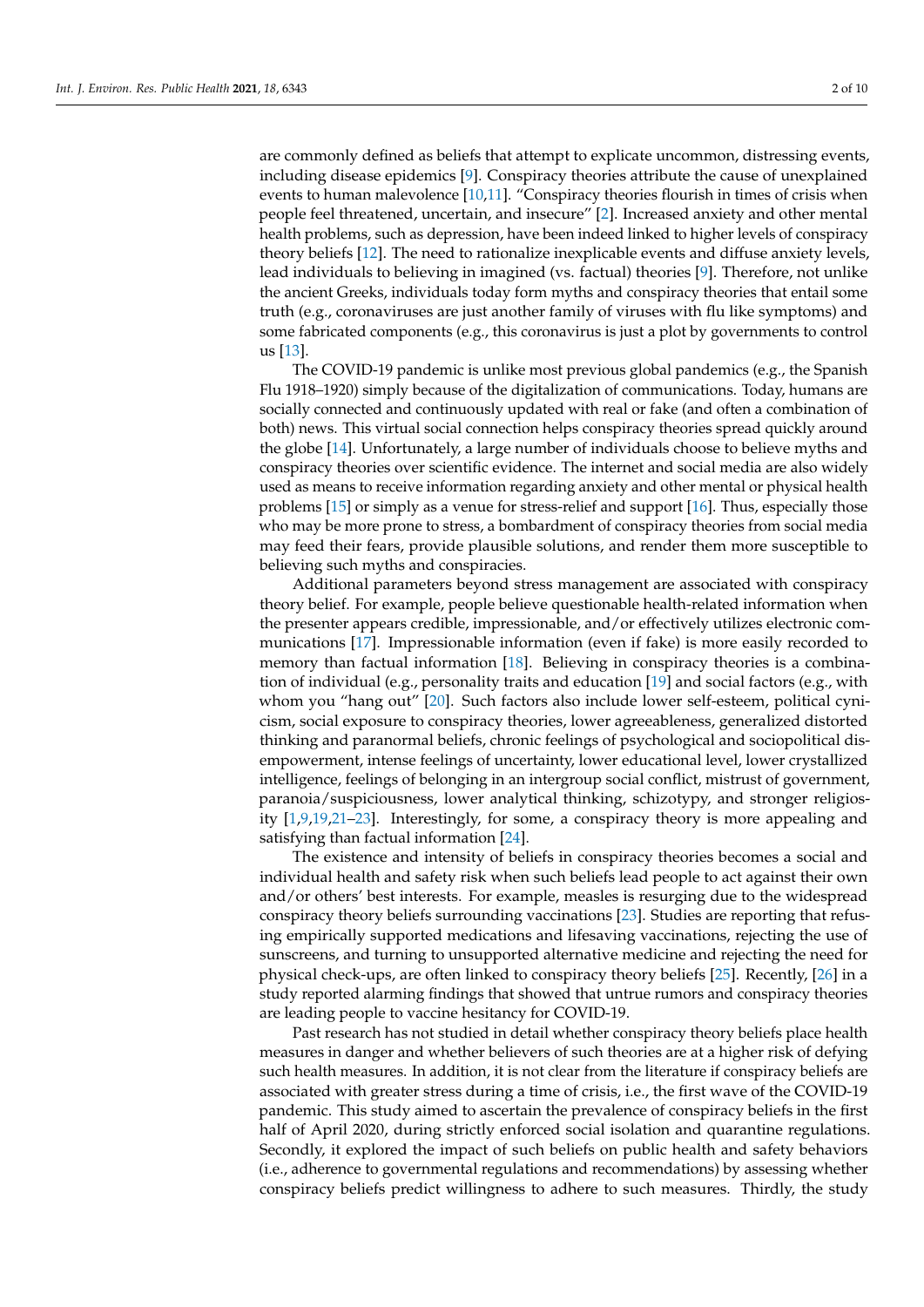assessed whether the subjective reporting of psychological distress relating to COVID-19 predicts higher levels of conspiracy theory beliefs and lower adherence to social distancing and health recommendations. The study also evaluated the relationship between trust in scientists and believing conspiracy theories.

In line with Cherry [\[23\]](#page-8-18), it was hypothesized that believing in conspiracy theories is related to lower willingness to adhere to enforced measures aimed at maintaining public health, such as social distancing and quarantines. It was also hypothesized, in line with [\[12\]](#page-8-8), that higher subjective reports of psychological distress due to COVID-19 would be predictive of higher conspiracy theory beliefs. Finally, in line with past studies, which found that more impressionable fake explanations are more likely to be followed than factual information [\[24\]](#page-8-19), trust in scientists was hypothesized to be lower in conspiracy theory believers.

#### **2. Methods**

### *2.1. Participants*

The study was conducted in Cyprus and Greece with 42.90% of respondents residing in Greece. An opportunistic sample of 1001 individuals (18 years or older; 80.50% women) participated during the week that the questionnaire remained posted online. Participants' average age was 35.59 years (*SD* = 10.07, range = 19–73 years). Ninety-three percent of the participants had at least a bachelor's degree. Sixty percent lived in an urban setting (city with more than 100,000 inhabitants) and the median individual income was EUR 995 per month (due to a large number of outliers on both ends the mean was deemed nonrepresentative) with the lowest individual income being zero and the highest EUR 8720 per month.

#### *2.2. Procedure*

The Cyprus National Bioethics Committee approved the study. Invitation calls for the study were posted online via Facebook and Twitter and also emailed to personal contacts and university professors to share on their social media sites. The study did not receive any funding and does not have any conflict of interest to report. The material and data are available upon request.

The study was completed about a month after the first measures of self-isolation and quarantine were enforced. Participation was open for seven days in April 2020, during which social distancing and quarantine measures were stringent >90/100 stringency score [\[27\]](#page-8-22), and enforced with monetary punishments for offenders in both countries and an increasing curve of COVID-19 incidences being recorded. Interested individuals who provided electronic informed consent then completed a 10-minute-long internet-based questionnaire (in Google Forms).

#### *2.3. Measures*

Participants first provided demographic information (living area, personal income, age, sex, and education) and then completed the following study measures.

Conspiracy Theory Beliefs. Participants were asked to respond on a Likert scale (1–10; with  $1 =$  "certainly no" and  $10 =$  "certainly yes") how strongly they believe eight statements related to COVID-19 and one statement relating to general beliefs in conspiracy theories (Table [1\)](#page-3-0). The statements were created by the authors, who agreed upon popular conspiracy theories circulating on social media at the time regarding COVID-19.

Likelihood of adhering to governmental regulations imposed as a result of the COVID-19 pandemic. The willingness to adhere to social distancing and quarantine governmental regulations was rated on a 10-point Likert scale  $(1 =$  least likely to  $10 =$  most likely to follow recommendations) in two questions: "I will adhere to the mandated measures" and "I will adhere to the mandated measures for as long as it takes." **Trust in science** was similarly rated on a  $1-10$  scale with  $1 =$  lowest trust to  $10 =$  complete trust. Participants were also asked to rate their trust in science/scientists in relation to COVID-19 with two statements,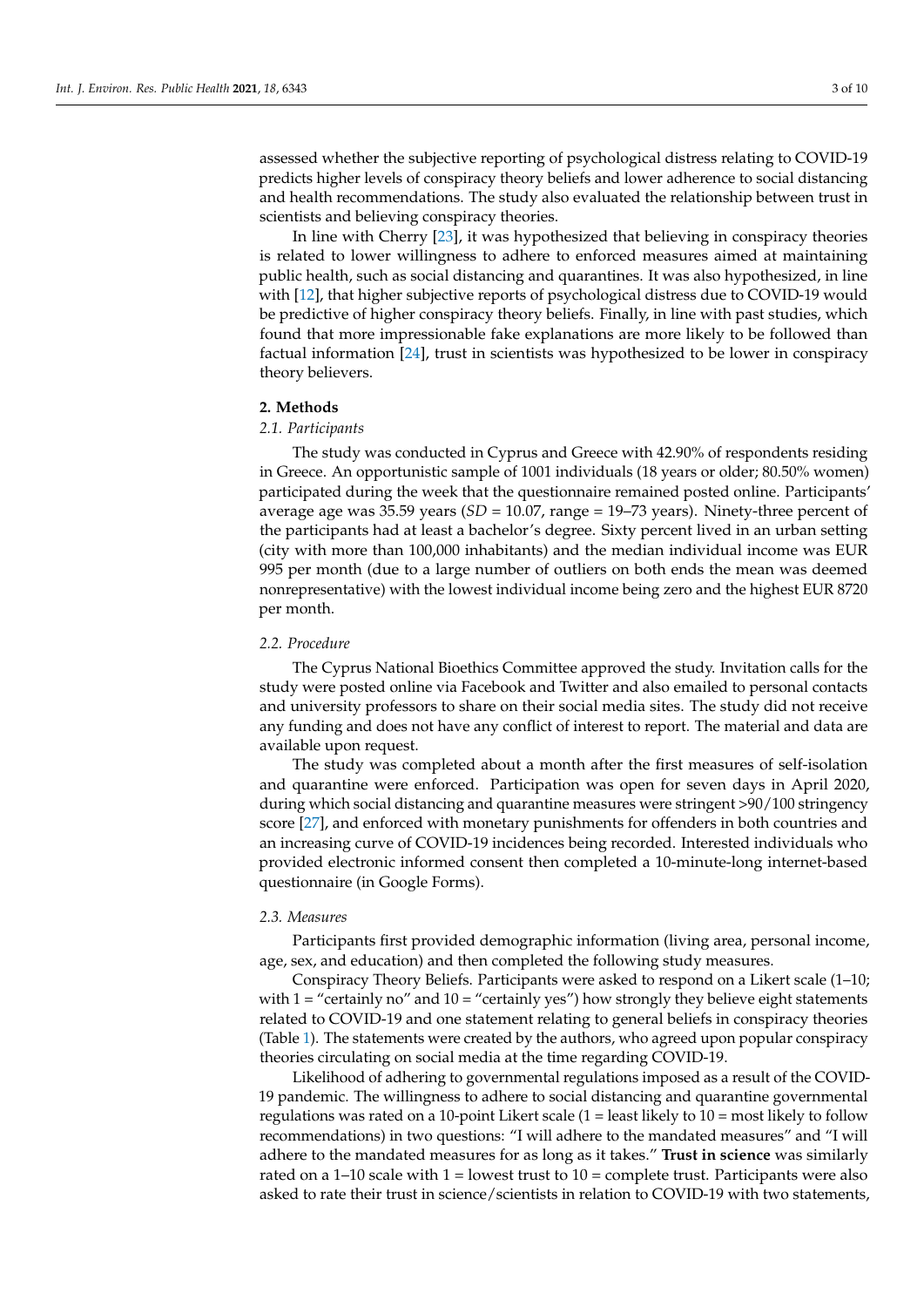"I believe science is useful for solving the COVID-19 problem" and "only science can solve the COVID-19 problem."

COVID-19 psychological state. Participants rated on a Likert scale (1–10; with  $1 =$  "certainly no" and  $10 =$  "certainly yes") their present-moment subjective feelings of distress, hopelessness, sadness, and being on edge, all of which were assessed with singleitem responses, in an attempt to keep the questionnaire short and maximize participant completion. Single-item screening tools for anxiety, melancholy, and stress have been used in the past and found to be sensitive for screening purposes [\[28](#page-8-23)[–30\]](#page-9-0).

The complete questionnaire (in Greek) is available from the authors upon request.

<span id="page-3-0"></span>**Table 1.** Average responses, factor loadings, and percentage of weak, moderate, and strong belief endorsements for each conspiracy theory statement.

| How Strongly Do You<br><b>Believe Each of the</b><br><b>Following Statements:</b>                                                                                                                                                                                                                                                                                                                                                                 | Avg<br>(SD)    | <b>SEM</b> | <b>Factor CB</b><br>Loading | % No-to-Weak<br><b>Belief</b> | % Moderate<br><b>Belief</b> | % Strong<br><b>Belief</b> |
|---------------------------------------------------------------------------------------------------------------------------------------------------------------------------------------------------------------------------------------------------------------------------------------------------------------------------------------------------------------------------------------------------------------------------------------------------|----------------|------------|-----------------------------|-------------------------------|-----------------------------|---------------------------|
| 1. COVID-19 is not real                                                                                                                                                                                                                                                                                                                                                                                                                           | 1.99<br>(1.75) | 0.06       | 0.620                       | 63.70                         | 12.70                       | 23.60                     |
| 2. There is already a vaccine<br>for COVID-19 and will be<br>released when millions are<br>infected<br>3. Deaths from COVID-19 in<br>Italy, Spain, and USA are not<br>as many as reported<br>4. Nobody really died from<br>COVID-19<br>5. People dying from<br>COVID-19 would have died<br>very soon, anyway<br>6. I am generally a believer of<br>conspiracy theories<br>7. With COVID-19<br>vaccinations we will be<br>microchipped unwillingly | 4.27<br>(2.83) | 0.90       | 0.815                       | 35.80                         | 16.90                       | 47.30                     |
|                                                                                                                                                                                                                                                                                                                                                                                                                                                   | 3.48<br>(2.73) | 0.09       | 0.611                       | 36.20                         | 40.50                       | 23.30                     |
|                                                                                                                                                                                                                                                                                                                                                                                                                                                   | 2.24<br>(2.53) | 0.08       | 0.382                       | 72.00                         | 16.70                       | 11.30                     |
|                                                                                                                                                                                                                                                                                                                                                                                                                                                   | 3.05<br>(2.51) | 0.08       | 0.539                       | 45.80                         | 36.00                       | 18.20                     |
|                                                                                                                                                                                                                                                                                                                                                                                                                                                   | 3.55<br>(2.70) | 0.09       | 0.794                       | 33.70                         | 43.60                       | 22.70                     |
|                                                                                                                                                                                                                                                                                                                                                                                                                                                   | 3.78<br>(2.97) | 0.09       | 0.786                       | 34.50                         | 40.90                       | 23.60                     |
| 8. COVID-19 was created for<br>population control                                                                                                                                                                                                                                                                                                                                                                                                 | 4.37<br>(3.01) | 0.10       | 0.856                       | 26.30                         | 54.90                       | 18.80                     |
| 9. COVID-19 was created on<br>purpose in a laboratory by<br>scientists                                                                                                                                                                                                                                                                                                                                                                            | 5.20<br>(3.04) | 0.10       | 0.781                       | 26.6                          | 29.90                       | 43.50                     |

Note: Avg = average on Likert scale 1–10 where 1 = «Certainly No» to 10 = «Certainly Yes»; SEM = standard error of the mean; Factor CB Loading = loading on factor "Conspiracy Belief; % No-to-Weak Belief = percentage of sample in 1st to 25th %ile; Moderate Belief = 26th to 75th %ile; and Strong Belief= 76th to 99th %ile.

#### **3. Results**

In order to evaluate the prevalence of beliefs (first aim of the study) in each of the nine conspiracy theory statements, three percentile groupings (quartiles) were calculated as follows: (1) 1–25th percentile, (2) 26th to 75th percentile, and (3) 76th to 99th percentile, which represented none-to-weak belief, moderate belief, and strong belief, respectively (see Table [1\)](#page-3-0). Subsequently, the percentage of the 1001 participants belonging in each of the three groups was calculated and reported in Table [1.](#page-3-0)

A factor analysis (principal component analysis, two-tailed) of the nine conspiracy theory statements produced only one factor (conspiracy beliefs, CB) with 51.33% of the variance explained. With a sample of 1001 participants, the critical value for loading on a factor is suggested to be 0.162 [\[31\]](#page-9-1); all nine statements loaded strongly on the one factor (see Table [1\)](#page-3-0). The internal reliability (listwise deletion) of the nine conspiracy theory items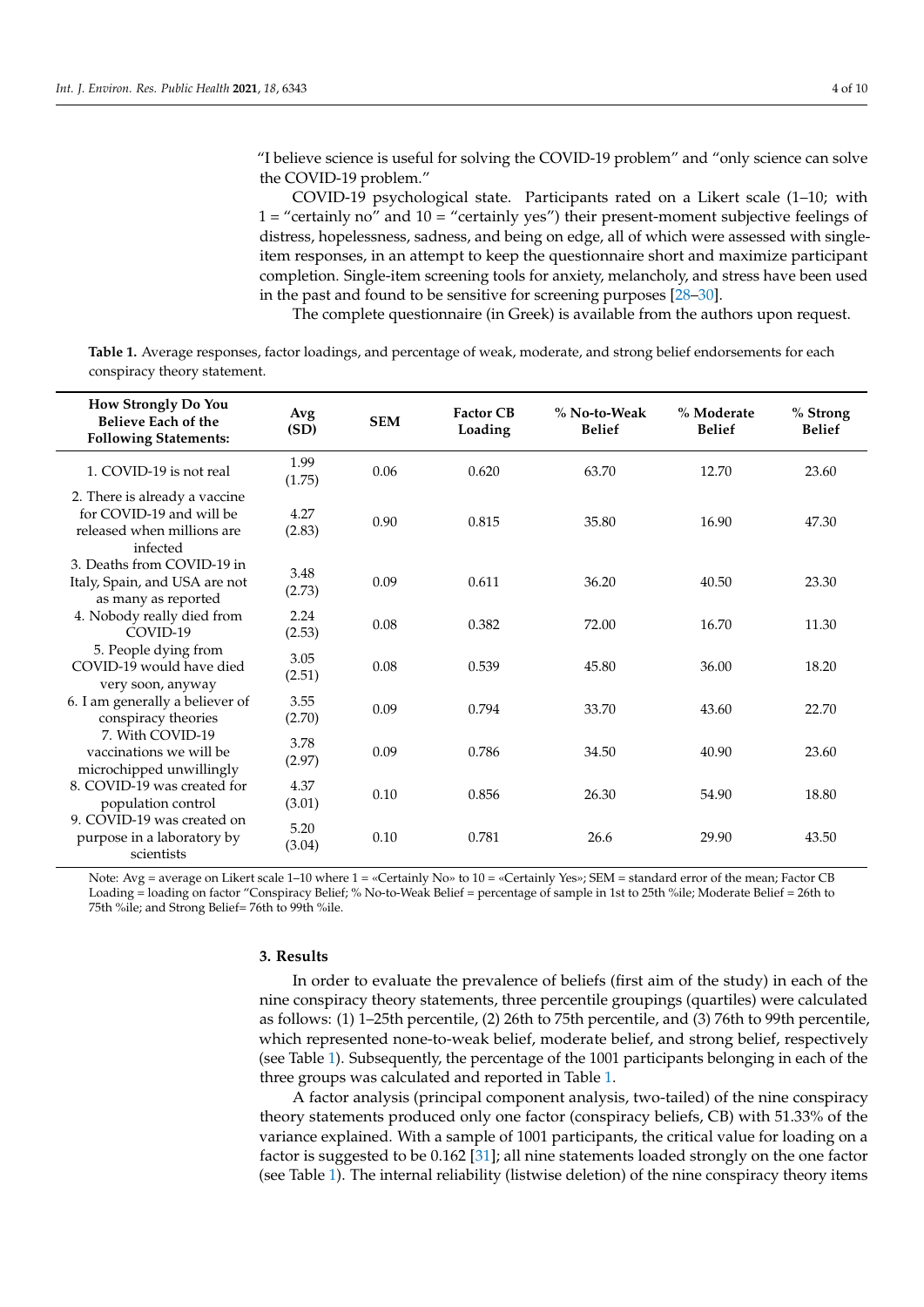was high, Cronbach's alpha =  $0.89$ . Thus, the total score (CB) of all nine statements was calculated and treated as one variable in regression analyses.

In order to evaluate the need for entering covariates in further statistical analyses, the correlations between the total CB score and sex (dichotomous; point biserial), age (continuous; Pearson r), income (continuous; Pearson r), living area (continuous measured with size town; Pearson r), and education (continuous) were calculated (Table [2\)](#page-4-0).

Two statements assessed the willingness of individuals to adhere to scientifically recommended and government mandated measures (i.e., social distancing and quarantine). These statements were highly correlated (Pearson *r* = 0.85) and were treated, for further analyses, as one total variable: adherence behavior (AB). The correlations between AB and demographics are presented in Table [2.](#page-4-0)

A principal component factor analysis with the four items assessing subjective feelings of COVID-19 related to distress, hopelessness, sadness, and being on edge, proposed only one factor (psychological state; PS), 68.02% of the variance explained, with each item loading strongly (i.e., distress  $= 0.79$ , sadness  $= 0.88$ , hopelessness  $= 0.82$ , and being on edge = 0.80). Cronbach's alpha was high and equal 0.84, suggesting internal consistency of these items. The scores on these statements were thus summed to form a COVID-19 psychological state scale with higher scores indicating greater psychological distress at present and relation to the COVID-19 pandemic. The correlations between PS and demographics are reported in Table [2.](#page-4-0)

Participants rated their trust in science/scientists in relation to COVID-19 with two statements. These two statements were moderately correlated (Pearson  $r = 0.51$ ,  $p < 0.01$ ), and a new variable, total trust in science (TS), was calculated. The correlations between TS and demographics are presented in Table [2.](#page-4-0)

<span id="page-4-0"></span>

|             | CB        | AВ        | <b>PS</b> | TS       | Sex      | Age      | Education | Living<br>Area |
|-------------|-----------|-----------|-----------|----------|----------|----------|-----------|----------------|
| AB          | $-0.33**$ |           |           |          |          |          |           |                |
| <b>PS</b>   | $0.13**$  | 0.05      |           |          |          |          |           |                |
| <b>TS</b>   | $-0.47**$ | $0.33**$  | 0.01      |          |          |          |           |                |
| <b>Sex</b>  | $-0.10**$ | $-0.14**$ | $-0.13**$ | 0.06     |          |          |           |                |
| Age         | $-0.14**$ | $0.14**$  | $-0.03$   | $0.10**$ | $0.08*$  |          |           |                |
| Education   | $-0.19**$ | $0.10*$   | $-0.06*$  | 0.06     | $-0.05$  | $-0.04$  |           |                |
| Living Area | $-0.17**$ | $0.15**$  | $-0.04$   | 0.02     | 0.03     | $0.07*$  | 0.04      |                |
| Income      | $-0.18**$ | $0.10*$   | $-0.01$   | $0.09*$  | $0.14**$ | $0.39**$ | $0.17**$  | 0.05           |

**Table 2.** Correlations between variables.

Note: CB = conspiracy belief, AB = adherence behavior, PS = psychological state, and TS = trust in science; \* *p* < 0.05 and \*\* *p* < 0.01.

#### *3.1. Conspiracy Theory Belief and Adherence Behavior*

The second aim of the study was to examine whether higher levels of conspiracy beliefs (CB) would predict lower adherence behavior (AB) to COVID-19 measures imposed by the governments. The linear regression assumptions were tested as follows: (a) the observations were independent (Durbin–Watson Statistic = 1.95); (b) the relationship between the two variables was significantly negative (Table [2\)](#page-4-0) and linear; (c) the plotted residuals were approximately normally distributed; (d) the scatterplot of standardized residuals against standardized predicted values showed no discernible pattern and the assumption of homoscedasticity was met; and (e) no observations had a large influence (mean Cook's distance =  $0.001$ , SD =  $0.006$ ; mean centered leverage =  $0.001$ , SD =  $0.001$ ).

The regression was significant:  $F_{(1,999)} = 16.77$ ,  $p < 0.001$ , with  $R^2$  of 0.02 and standard error of the estimate being 2.93. The standardized beta for CB was −0.33, *t* = −11.05,  $p < 0.001$ . The regression equation was AB = 19.98 – 0.04  $\times$  CB. Thus, AB decreased 0.04 points for every point increase in CB.

In a hierarchical multiple regression, demographics (sex, age, education, living area, and income) were entered along with CB as independent variables. The highest VIF was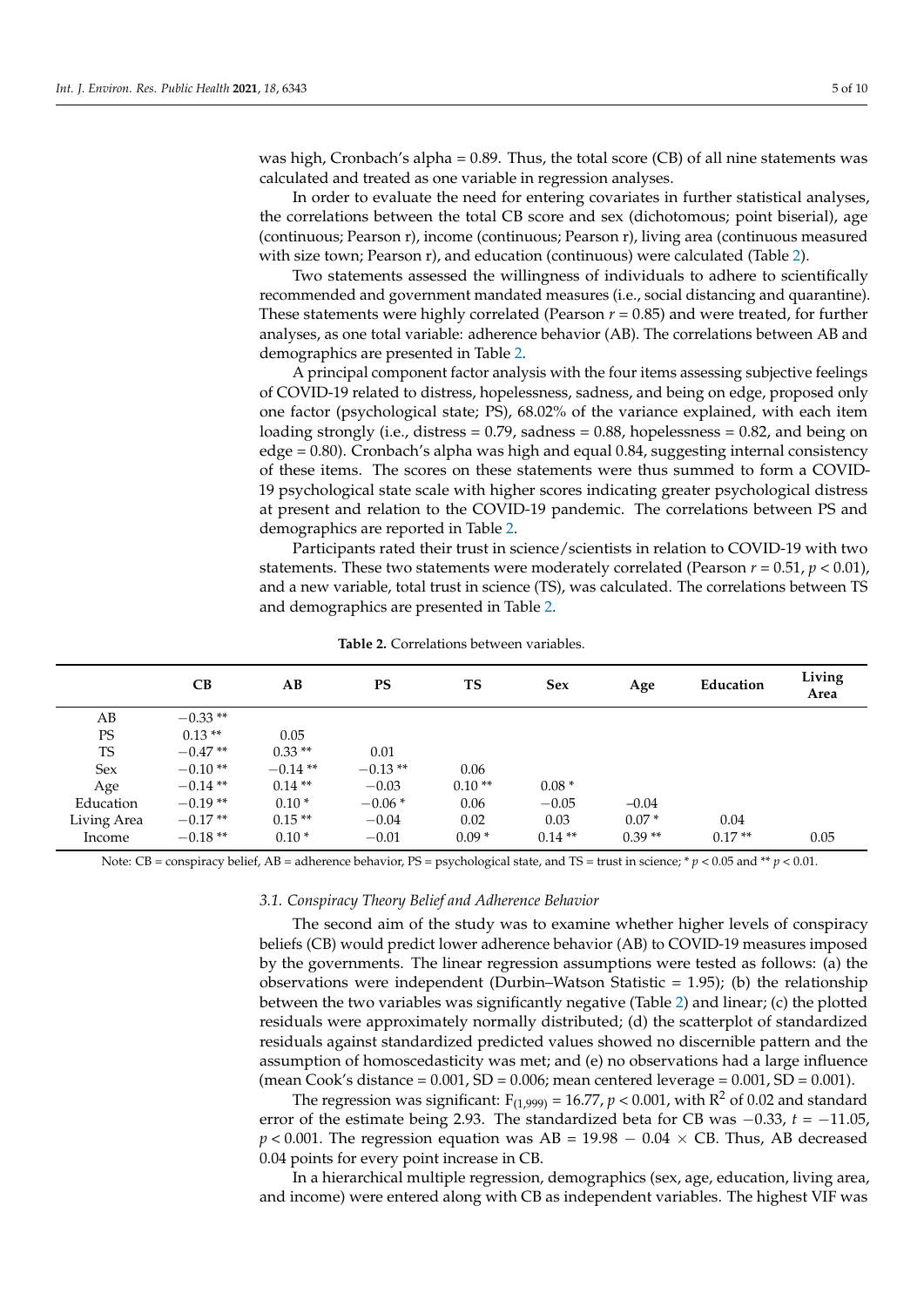equal to 1.24 and the highest tolerance was 0.98, thus meeting the collinearity assumption, see Table [2\)](#page-4-0). When compared to the simple linear regression given above, the new  $\mathbb{R}^2$ (0.12) improved significantly,  $p < 0.01$ , with the multiple regression being significant  $F_{(5,995)} = 27.78$ ,  $p < 0.001$ , and its equation being AB = 18.23 – 0.04  $\times$  CB 0.03  $\times$  age. The other demographics did not have a significant (slope) input in the prediction equation. Running a multiple regression with only CB and age as independent variables did not significantly improve the model and  $R^2$  of the previous multiple regression.

#### *3.2. Conspiracy Theory Beliefs and Psychological State*

The third aim of the study was to evaluate whether the subjective report of psychological state (PS), due to COVID-19, was predictive of stronger conspiracy beliefs (CB). The linear regression assumptions were met as follows: (a) the observations were independent (Durbin–Watson statistic = 1.37); (b) the relationship between PS and CB was significant and linear at observation  $(r = 0.13, p < 0.001)$ ; (c) the plotted residuals were approximately normally distributed; (d) the plot of standardized residuals against standardized predicted values showed no discernible pattern and the assumption of homoscedasticity was met; and (e) no observations showed a large influence (mean Cook's distance  $= 0.001$ , SD  $= 0.002$ ; mean centered leverage  $= 0.001$ , SD  $= 0.001$ ).

The regression was significant,  $F_{(1,999)} = 16.78$ ,  $p < 0.001$ , with an  $R^2$  of 0.02, standard error of the estimate = 24.31. The standardized beta for PS was  $0.13$ ,  $t = 4.10$ ,  $p < 0.001$ . The participants' predicted CB was equal to  $37.64 + 0.35 \times PS$ . Thus, CB increased 0.35 points for each point increase in PS (distress).

In a hierarchical multiple regression, demographics (sex, age, education, living area, and income) were entered along with CB as independent variables. None of the VIF of variables was above 1.22 (well below 5) and the highest tolerance was 0.99, thus meeting the collinearity assumption (in addition, among the variables, none correlated highly, see Table [2\)](#page-4-0). When compared to the simple linear regression, the new  $R^2$  (0.11) improved significantly,  $p < 0.001$ , with all of the demographic slopes being significant at  $p < 0.001$ and the CB predicted by  $101.87 + 0.30 \times PS - 0.27 \times (age) - 2.59 \times (living area) - 5.22 \times$ (education)  $-0.03 \times$  (income).

#### *3.3. Conspiracy Theory Beliefs and Trust in Science*

The final target of the study was to examine the hypothesis that stronger conspiracy beliefs (CB) would be predictive of lower trust in science (TS) to solve the COVID-19 problem. The assumptions for the linear regression mode were met as follows: (a) the observations were independent (Durbin–Watson statistic = 1.92); (b) there was a significant linear relationship between the two variables  $(r = 0.47)$ ; (c) the plotted residuals were approximately normally distributed; (d) the plot of standardized residuals against standardized predicted values showed no discernible pattern and the assumption of homoscedasticity was met; and (e) no observations showed a large influence (mean Cook's distance  $= 0.001$ , SD  $= 0.004$ ; mean centered leverage =  $0.001$ , SD =  $0.001$ ).

The regression was significant,  $F_{(1,999)} = 277.83$ ,  $p < 0.001$ , with an  $R^2$  of 0.22, standardized B =  $-0.47$ , *t* =  $-16.67$ , *p* < 0.001. The participants' predicted TS was equal to 20.53 − 0.06 (CB), thus TS decreased by 0.06 points for every point increase in CB.

In a hierarchical multiple regression, demographics (sex, age, education, living area, and income) were entered along with CB as independent variables. The VIF was equal to 1.24 and tolerance was 0.97, thus meeting the collinearity assumption. When compared to the simple linear regression, the new  $\mathbb{R}^2$  (0.22) did not improve significantly,  $p > 0.05$ , with most of the demographic slopes being insignificant at the *p* > 0.05, apart from the living area slope,  $p < 0.05$ , and the CB predicted by 21.60  $-0.06 \times$  TS  $-0.06 \times$  (living area). Running a multiple regression with only CB and living area as the independent variables did not improve the  $R^2$  of the original simple linear regression.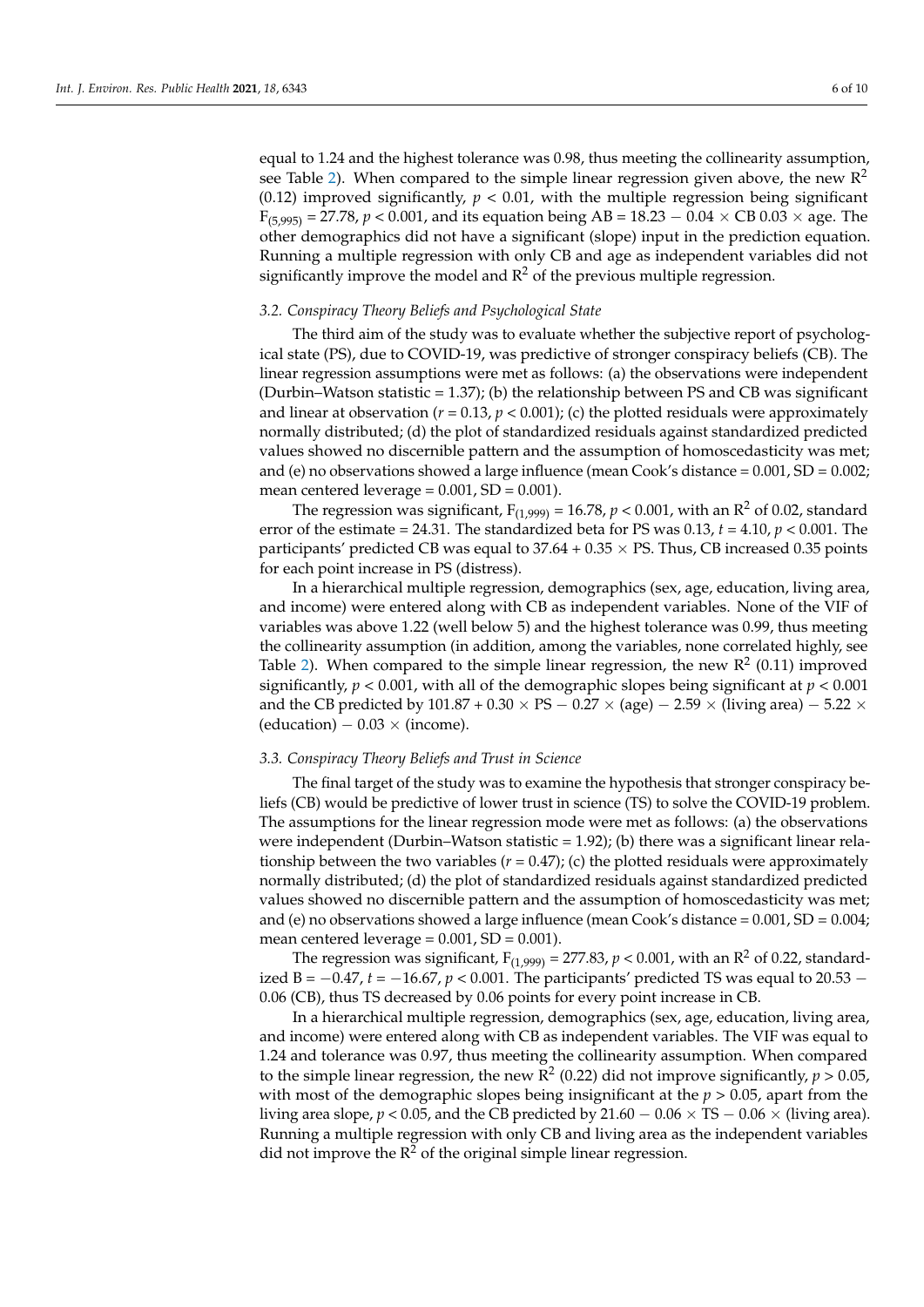## **4. Discussion**

The first aim of this study was to examine the prevalence of common conspiracy theories circulating on social media during the social distancing and lockdowns for COVID-19 in April 2020. The reported percentages of beliefs in such theories (Table [1\)](#page-3-0) are alarming, with about half of the sample strongly believing that "there is already a vaccine for COVID-19 and will be released when millions are infected". The prevalence rates of the current study (about 20–50% strong beliefs, depending on the belief) are similarly high and alarming as the prevalence reported in several countries in a global survey [\[32\]](#page-9-2), a study in the UK [\[33\]](#page-9-3), and a study with German speakers [\[34\]](#page-9-4).

Similar to Allington [\[35](#page-9-5)[,36\]](#page-9-6), who has been warning about the risks of conspiracy theories for the greater public, the current study demonstrated that as the strength of conspiracy theory beliefs increases, the willingness to adhere to public health recommendations and government enforced measures (in this instance for COVID-19) decreases significantly. At the same time, conspiracy theory believers were less trustful of science and scientists and therefore less likely to follow COVID-19 recommendations and measures. The seriousness of these findings can be further appreciated, when combined with past studies, which found rejection of scientific facts due to conspiracy theories "criminalizing" medicine and medications [\[37\]](#page-9-7); for example, avoiding vaccinations to the point that eradicated illnesses are returning, avoiding the use of condoms and placing individuals at higher risk for contracting HIV [\[38\]](#page-9-8), and most recently avoiding vaccinations for COVID-19 [\[26\]](#page-8-21). During this pandemic, we witnessed citizen groups pushing for uprising and asking others to join them in breaching the "stay-at-home" and "social distancing" regulations enacted by governments and strongly recommended by scientists. Indeed, it has been found that conspiracy theory believers are more prone to aggression and stirring social unrest [\[39\]](#page-9-9). The call for uprising is often based on and/or strengthened by conspiracy theories and uprisers, who may endanger themselves and others in their community. Thus, it is evident that conspiracy theory belief is not merely a benign phenomenon [\[40\]](#page-9-10). Related to this phenomenon is psychological state, which was found to be a predictor of stronger conspiracy theory beliefs. Age, education, living area, and income significantly improve this prediction, with lower age, lower education, living in less densely populated areas, and lower income were also associated with stronger conspiracy theory beliefs.

This is a cross sectional self-report study and as such presents with several limitations. Participants constituted an opportunistic sample of social media users in Cyprus and Greece. Interestingly, the sample comprised mostly females with most being highly educated (tertiary education). As such, this may have introduced some bias with highly educated individuals being over-represented in this sample. However, as per the latest Eurostat "Educational Attainment Statistics," Cyprus has the highest educational tertiary educational attainment in the European Union (about 60%) with women particularly presenting really high educational attainment rates [\[41\]](#page-9-11). Greece is also above the EU average for tertiary educational attainment [\[41\]](#page-9-11). Interestingly, despite the finding that educational attainment was inversely related to conspiracy theory beliefs, this sample of albeit highly educated individuals presented with high levels of conspiracy theory beliefs. This finding needs to be further explored in the future to examine whether and how science is failing to pass its message to the public.

Recommendations, stemming from the findings, can be made with the aim to reduce conspiracy theory beliefs and better serve public health. Easily accessible psychological support for people coming from all socioeconomic levels could have a large role in combating conspiracy theories or alleviating the need to utilize conspiracies to explain situations that may cause distress. At the same time, health and mental health professionals can affect conspiracy theory belief by offering reliable and valid psychoeducation surrounding COVID-19 related matters along with their other services. In particular, health professionals need to be constantly updated not only about valid scientific facts, but also concerning circulating internet and media-based fake news, myths, and conspiracy theories; by doing so, health professionals can join forces together in the fight against myths and conspir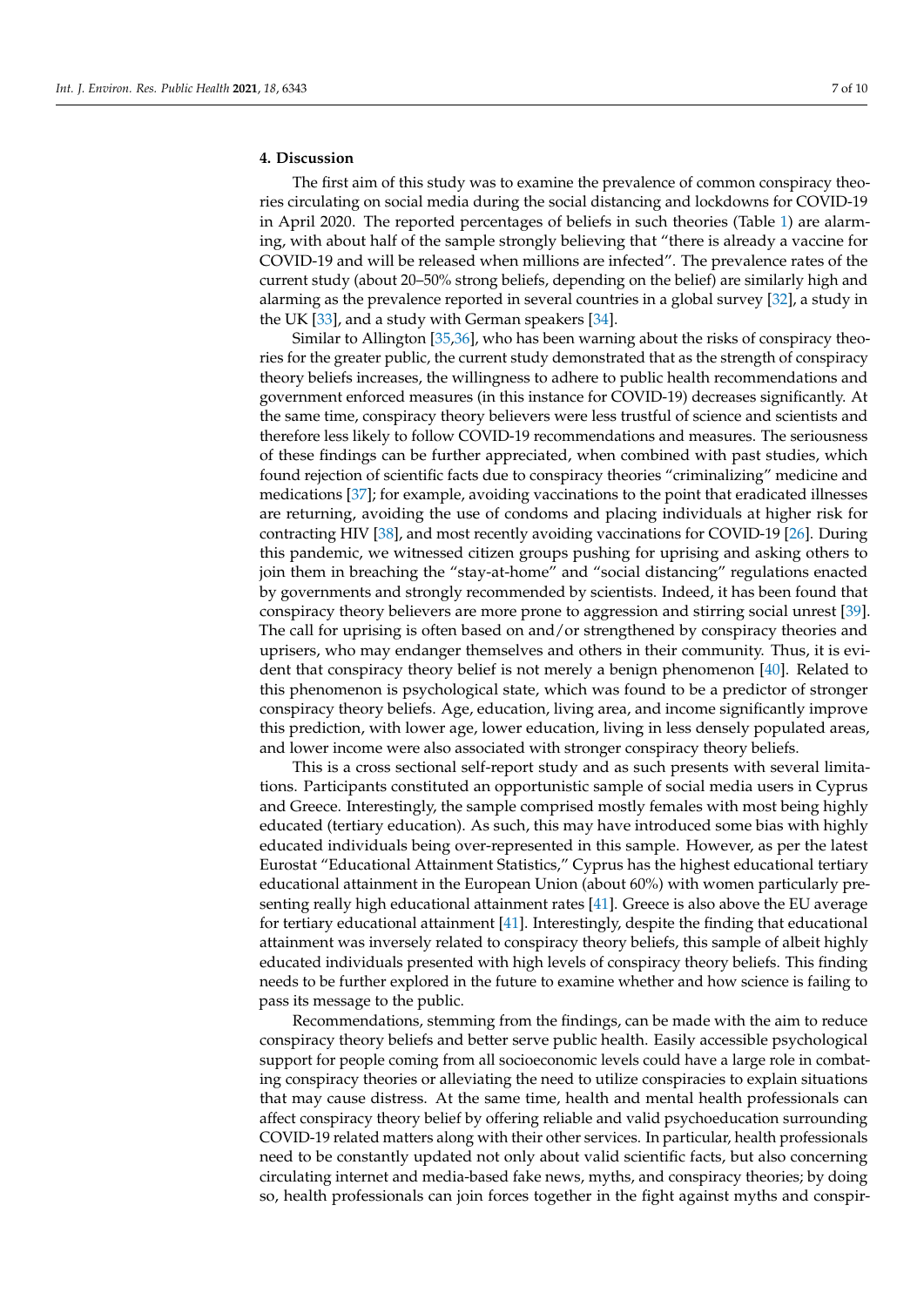acy theories relating to COVID-19 and other pathogens. Grimes [\[42\]](#page-9-12) recently proposed that health professionals and scientists should together aim to utilize education in the fight against conspiracy theory beliefs. For psychoeducation to be effective, it should also instigate analytical thinking, which appears to decrease conspiracy theory adherence [\[22\]](#page-8-24).

The direct competition science has with conspiracy theories is intense. Conspiracy theories about COVID-19 are spreading faster than other ideas [\[4\]](#page-8-0). Is science failing to communicate effectively its messages about COVID-19? Are conspiracy theories winning over science? Unfortunately, our findings support that this may be the case. Conspiracies, in opposition to scientific jargon, appeal to emotions, tell interesting stories, and use simple, comprehensible, and impressionable language. Science can borrow from the impressionable methods used by conspiracy theorists and myth-spreaders. Science and its findings need to be delivered in more receptive and emotion-inducing ways. Science tends to present numbers, jargon, and difficult concepts to comprehend, even when informing the public in the news. For instance, even in prime-time news broadcasts scientists speak about COVID-19 and use jargon and acronyms such as RNA virus, ACE2 receptor binding, interaction with angiotensin, virus lipid membrane, glycoproteins, etc., without comprehensible explanations. Science could invest in science communication or the sociology of science so as to more effectively communicate the work of scientists to the public. For example, in line with the recent suggestions by the World Health Organization [\[3\]](#page-7-2) and a recent study [\[26\]](#page-8-21), conspiracy theories about COVID-19 and other public health concerns need to be combated immediately when they appear, and science could use social media to inform the public about correct facts. In addition, scientific findings need to be presented in simple, easily understood, comprehensible language. Science can also borrow techniques from marketing practices and from consumer behavior research [\[17,](#page-8-13)[43\]](#page-9-13) concerning capturing the attention of the public when it comes to public health issues and population safety. Scientists may consider themselves "flooding" social media and the internet, in general, with scientific facts and findings that help alleviate fears rather than elevate them. In fact, [\[40\]](#page-9-10), proposed that societies, science, and social media need to be much more aggressive in blocking conspiracy theories. For these actions all sciences (e.g., medical, biological, social, educational, political), in coordination with local and international health organizations, need to work side by side. Such a proactive approach may help science win over conspiracy theory beliefs.

**Author Contributions:** Conceptualization, M.C. and M.K.; methodology, M.C.; software, M.C.; validation, M.C. and M.K.; formal analysis, M.C.; investigation, M.C., M.K. and A.K.; resources, M.C.; data curation, M.C.; writing—original draft preparation, M.C., M.K. and A.K.; writing—review and editing, M.C.; visualization, M.C.; supervision, M.C.; project administration, M.C. All authors have read and agreed to the published version of the manuscript.

**Funding:** This research was not funded.

**Institutional Review Board Statement:** The study was conducted according to the guidelines of the Declaration of Helsinki, and approved by the Cyprus National Bioethics Committee (protocol code EEBK EP2020.01.67, 08 = April-2020).

**Informed Consent Statement:** Informed consent was obtained from all subjects involved in the study.

**Data Availability Statement:** Data are available uppon request from the first author.

**Conflicts of Interest:** The authors declare no conflict of interest.

### **References**

- <span id="page-7-0"></span>1. Van Prooijen, J.-W.; Douglas, K.M. Belief in conspiracy theories: Basic principles of an emerging research domain. *Eur. J. Soc. Psychol.* **2018**, *48*, 897–908. [\[CrossRef\]](http://doi.org/10.1002/ejsp.2530)
- <span id="page-7-1"></span>2. Douglas, K.M. COVID-19 conspiracy theories. *Group Process. Intergroup Relat.* **2021**, *24*, 270–275. [\[CrossRef\]](http://doi.org/10.1177/1368430220982068)
- <span id="page-7-2"></span>3. World Health Organization. Countering Misinformation About COVID-19: A Joint Campaign with the Government of the United Kingdom. 2020. Available online: [https://www.who.int/news-room/feature-stories/detail/countering-misinformation-about](https://www.who.int/news-room/feature-stories/detail/countering-misinformation-about-covid-19)[covid-19](https://www.who.int/news-room/feature-stories/detail/countering-misinformation-about-covid-19) (accessed on 31 December 2020).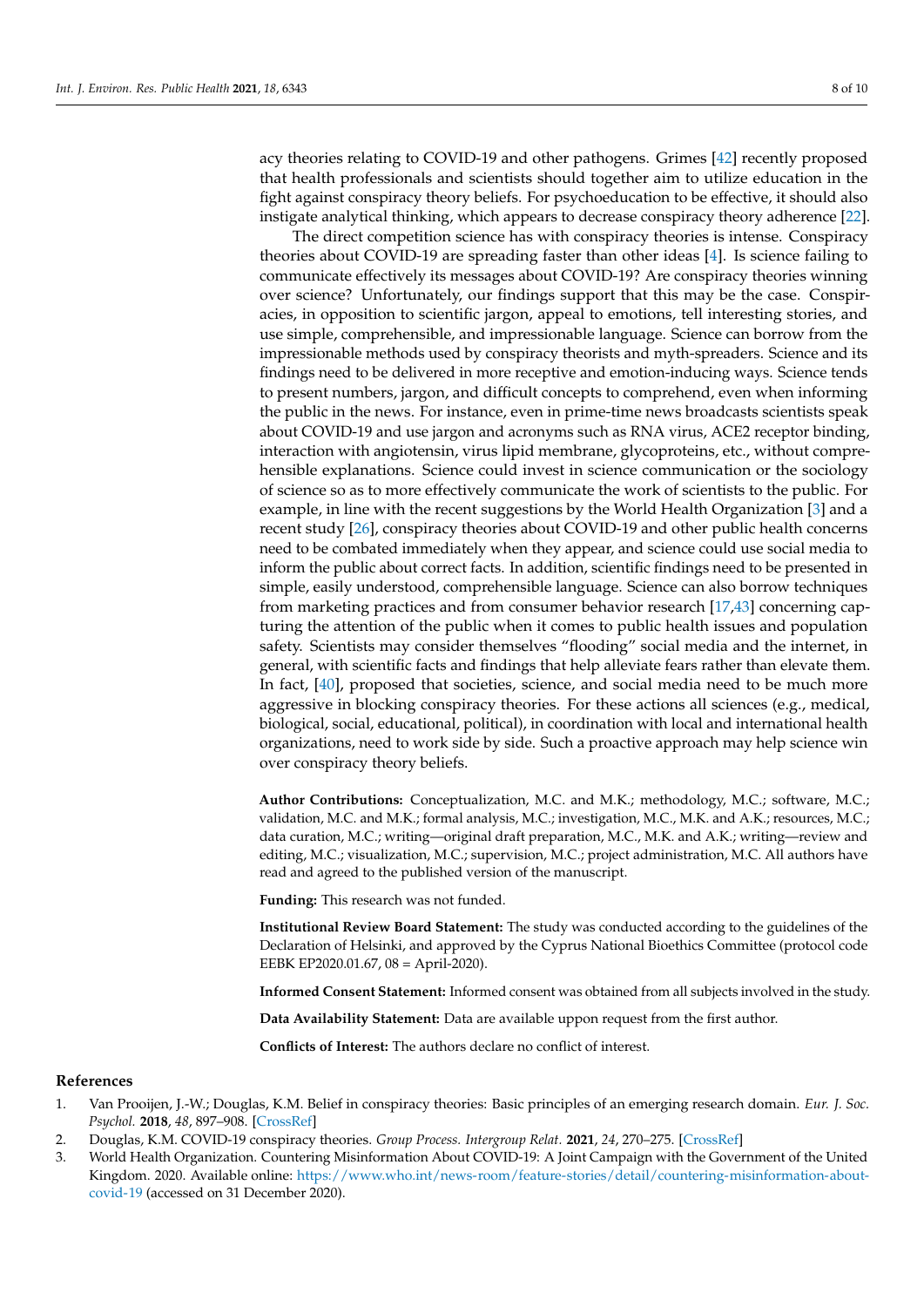- <span id="page-8-0"></span>4. De Coninck, D.; Frissen, T.; Matthijs, K.; D'Haenens, L.; Lits, G.; Champagne-Poirier, O.; Carignan, M.-E.; David, M.D.; Pignard-Cheynel, N.; Salerno, S.; et al. Beliefs in Conspiracy Theories and Misinformation About COVID-19: Comparative Perspectives on the Role of Anxiety, Depression and Exposure to and Trust in Information Sources. *Front. Psychol.* **2021**, *12*, 646394. [\[CrossRef\]](http://doi.org/10.3389/fpsyg.2021.646394) [\[PubMed\]](http://www.ncbi.nlm.nih.gov/pubmed/33935904)
- <span id="page-8-1"></span>5. Fornaro, M.; Clementi, N.; Fornaro, P. Medicine and psychiatry in Western culture: Ancient Greek myths and modern prejudices. *Ann. Gen. Psychiatry* **2009**, *8*, 21. [\[CrossRef\]](http://doi.org/10.1186/1744-859X-8-21)
- <span id="page-8-2"></span>6. Cartwright, M. Greek Mythology. World History Encyclopedia. 2012. Available online: [https://www.worldhistory.org/Greek\\_](https://www.worldhistory.org/Greek_Mythology/) [Mythology/](https://www.worldhistory.org/Greek_Mythology/) (accessed on 31 May 2020).
- <span id="page-8-3"></span>7. Masse, W.B.; Barber, E.W.; Piccardi, L.; Barber, P.T. Exploring the nature of myth and its role in science. *Geol. Soc. Lond. Spec. Publ.* **2007**, *273*, 9–28. [\[CrossRef\]](http://doi.org/10.1144/GSL.SP.2007.273.01.02)
- <span id="page-8-4"></span>8. Ünal, Ö.; Cesur-Atintaş, M.; Kiremitçi-Canıöz, E.; Kaya, H.; Yağmurcu, Y. The predictors of COVID-19 anxiety and helping behaviour during the pandemic: An investigation within the framework of individual and national level resources. *Curr. Psychol.* **2021**, 1–9. [\[CrossRef\]](http://doi.org/10.1007/s12144-021-01749-w)
- <span id="page-8-5"></span>9. Franks, B.; Bangerter, A.; Bauer, M.W. Conspiracy theories as quasi-religious mentality: An integrated account from cognitive science, social representations theory, and frame theory. *Front. Psychol.* **2013**, *4*, 424. [\[CrossRef\]](http://doi.org/10.3389/fpsyg.2013.00424)
- <span id="page-8-6"></span>10. Swami, V. Social Psychological Origins of Conspiracy Theories: The Case of the Jewish Conspiracy Theory in Malaysia. *Front. Psychol.* **2012**, *3*, 280. [\[CrossRef\]](http://doi.org/10.3389/fpsyg.2012.00280)
- <span id="page-8-7"></span>11. Dentith, M.R. Conspiracy Theories and Philosophy—Bringing the Epistemology of a Freighted Term into the Social Sciences. In *Conspiracy Theories & the People Who Believe Them*; Oxford University Press: Oxford, UK, 2018; pp. 94–108.
- <span id="page-8-8"></span>12. Grzesiak-Feldman, M. The Effect of High-Anxiety Situations on Conspiracy Thinking. *Curr. Psychol.* **2013**, *32*, 100–118. [\[CrossRef\]](http://doi.org/10.1007/s12144-013-9165-6)
- <span id="page-8-9"></span>13. Taher, A.M.; Mannan, A.; Dulal, S.; Gida, I.H. Contribution of Greek mythology and civilization on medical science—A brief analysis. *Int. J. Adv. Res.* **2018**, *6*, 1095–1102. [\[CrossRef\]](http://doi.org/10.21474/IJAR01/8098)
- <span id="page-8-10"></span>14. Ullah, I.; Khan, K.S.; Tahir, M.J.; Ahmed, A.; Harapan, H. Myths and conspiracy theories on vaccines and COVID-19: Potential effect on global vaccine refusals. *Vacunas* **2021**. [\[CrossRef\]](http://doi.org/10.1016/j.vacun.2021.01.001) [\[PubMed\]](http://www.ncbi.nlm.nih.gov/pubmed/33727904)
- <span id="page-8-11"></span>15. Naslund, J.A.; Bondre, A.; Torous, J.; Aschbrenner, K.A. Social Media and Mental Health: Benefits, Risks, and Opportunities for Research and Practice. *J. Technol. Behav. Sci.* **2020**, *5*, 245–257. [\[CrossRef\]](http://doi.org/10.1007/s41347-020-00134-x)
- <span id="page-8-12"></span>16. Naslund, J.A.; Aschbrenner, K.A.; Marsch, L.A.; Bartels, S.J. The future of mental health care: Peer-to-peer support and social media. *Epidemiol. Psychiatr. Sci.* **2016**, *25*, 113–122. [\[CrossRef\]](http://doi.org/10.1017/S2045796015001067) [\[PubMed\]](http://www.ncbi.nlm.nih.gov/pubmed/26744309)
- <span id="page-8-13"></span>17. Kareklas, I.; Muehling, D.D.; Weber, T. Reexamining Health Messages in the Digital Age: A Fresh Look at Source Credibility Effects. *J. Advert.* **2015**, *44*, 88–104. [\[CrossRef\]](http://doi.org/10.1080/00913367.2015.1018461)
- <span id="page-8-14"></span>18. Vlasceanu, M.; Coman, A. Mnemonic accessibility affects statement believability: The effect of listening to others selectively practicing beliefs. *Cognition* **2018**, *180*, 238–245. [\[CrossRef\]](http://doi.org/10.1016/j.cognition.2018.07.015) [\[PubMed\]](http://www.ncbi.nlm.nih.gov/pubmed/30092461)
- <span id="page-8-15"></span>19. Swami, V.; Weis, L.; Lay, A.; Barron, D.; Furnham, A. Associations between belief in conspiracy theories and the maladaptive personality traits of the personality inventory for DSM-5. *Psychiatry Res.* **2015**, *236*, 86–90. [\[CrossRef\]](http://doi.org/10.1016/j.psychres.2015.12.027) [\[PubMed\]](http://www.ncbi.nlm.nih.gov/pubmed/26776299)
- <span id="page-8-16"></span>20. Klein, C.; Clutton, P.; Dunn, A.G. Pathways to conspiracy: The social and linguistic precursors of involvement in Reddit's conspiracy theory forum. *PLoS ONE* **2019**, *14*, e0225098. [\[CrossRef\]](http://doi.org/10.1371/journal.pone.0225098) [\[PubMed\]](http://www.ncbi.nlm.nih.gov/pubmed/31738787)
- <span id="page-8-17"></span>21. Swami, V.; Coles, R.; Stieger, S.; Pietschnig, J.; Furnham, A.; Rehim, S.; Voracek, M. Conspiracist ideation in Britain and Austria: Evidence of a monological belief system and associations between individual psychological differences and real-world and fictitious conspiracy theories. *Br. J. Psychol.* **2011**, *102*, 443–463. [\[CrossRef\]](http://doi.org/10.1111/j.2044-8295.2010.02004.x) [\[PubMed\]](http://www.ncbi.nlm.nih.gov/pubmed/21751999)
- <span id="page-8-24"></span>22. Swami, V.; Voracek, M.; Stieger, S.; Tran, U.S.; Furnham, A. Analytic thinking reduces belief in conspiracy theories. *Cognition* **2014**, *133*, 572–585. [\[CrossRef\]](http://doi.org/10.1016/j.cognition.2014.08.006)
- <span id="page-8-18"></span>23. Cherry, K. Why People Believe in Conspiracy Theories, Verywellmind. 2019. Available online: [https://www.verywellmind.com/](https://www.verywellmind.com/why-people-believe-in-conspiracy-theories-4690335) [why-people-believe-in-conspiracy-theories-4690335](https://www.verywellmind.com/why-people-believe-in-conspiracy-theories-4690335) (accessed on 31 May 2020).
- <span id="page-8-19"></span>24. Douglas, K.M.; Sutton, R.M.; Cichocka, A. The Psychology of Conspiracy Theories. *Curr. Dir. Psychol. Sci.* **2017**, *26*, 538–542. [\[CrossRef\]](http://doi.org/10.1177/0963721417718261) [\[PubMed\]](http://www.ncbi.nlm.nih.gov/pubmed/29276345)
- <span id="page-8-20"></span>25. Oliver, J.E.; Wood, T. Medical Conspiracy Theories and Health Behaviors in the United States. *JAMA Intern. Med.* **2014**, *174*, 817–818. [\[CrossRef\]](http://doi.org/10.1001/jamainternmed.2014.190) [\[PubMed\]](http://www.ncbi.nlm.nih.gov/pubmed/24638266)
- <span id="page-8-21"></span>26. Islam, S.; Kamal, A.-H.M.; Kabir, A.; Southern, D.L.; Khan, S.H.; Hasan, S.M.M.; Sarkar, T.; Sharmin, S.; Das, S.; Roy, T.; et al. COVID-19 vaccine rumors and conspiracy theories: The need for cognitive inoculation against misinformation to improve vaccine adherence. *PLoS ONE* **2021**, *16*, e0251605. [\[CrossRef\]](http://doi.org/10.1371/journal.pone.0251605) [\[PubMed\]](http://www.ncbi.nlm.nih.gov/pubmed/33979412)
- <span id="page-8-22"></span>27. Hale, T.; Angrist, N.; Goldszmidt, R.; Kira, B.; Petherick, A.; Phillips, T.; Webster, S.; Cameron-Blake, E.; Hallas, L.; Majumdar, S.; et al. A global panel database of pandemic policies (Oxford COVID-19 Government Response Tracker). *Nat. Hum. Behav.* **2021**, *5*, 529–538. [\[CrossRef\]](http://doi.org/10.1038/s41562-021-01079-8)
- <span id="page-8-23"></span>28. Turon, H.; Carey, M.; Boyes, A.; Hobden, B.; Dilworth, S.; Sanson-Fisher, R. Agreement between a single-item measure of anxiety and depression and the Hospital Anxiety and Depression Scale: A cross-sectional study. *PLoS ONE* **2019**, *14*, e0210111. [\[CrossRef\]](http://doi.org/10.1371/journal.pone.0210111) [\[PubMed\]](http://www.ncbi.nlm.nih.gov/pubmed/30608969)
- 29. Mackenzie, L.J.; Carey, M.L.; Sanson-Fisher, R.W.; D'Este, C.A.; Paul, C.L.; Yoong, S.L. Agreement between HADS classifications and single-item screening questions for anxiety and depression: A cross-sectional survey of cancer patients. *Ann. Oncol.* **2014**, *25*, 889–895. [\[CrossRef\]](http://doi.org/10.1093/annonc/mdu023) [\[PubMed\]](http://www.ncbi.nlm.nih.gov/pubmed/24667721)